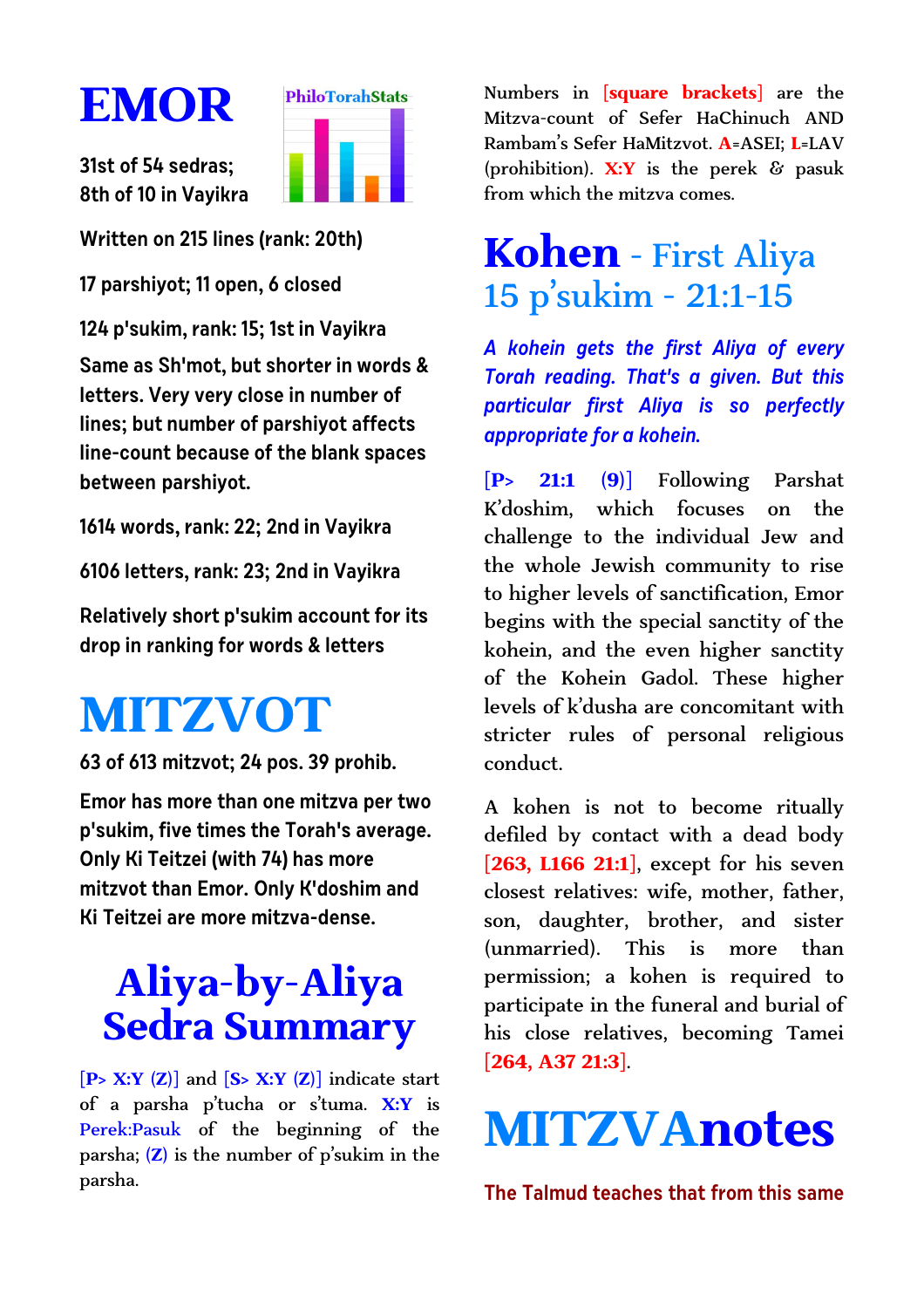**source, mitzva 264, comes the requirement, incumbent upon all Jews (not just kohanim), to mourn one's seven close relatives. It is important to understand that this is NOT a case of rabbinic extension of Torah law or rabbinic legislation sanctioned by their obligation to "protect" Torah and mitzvot. This is more. This is part of the definition of the Torah's mitzva #264, as transmitted to us by the Oral Law via the Talmud. The Sages of the Talmud present us with two categories of Law - Torah Law, which includes the Written Word AND the Oral Law, and Rabbinic law. They not only teach us both, but they (most often) clearly differentiate between the two categories for us, so that we will know what is D'ORAITA and what is D'RABANAN, thereby neither adding to, nor detracting from, the Torah. Our commitment to G-d at Sinai includes careful adherence to Torah and Rabbinic Law (remember: the Torah requires us to listen to the rulings and teachings of the Sanhedrin - D'varim 17:11). But it is important for us to know the difference so that we will not have a distorted view of the Torah. (There are also practical distinctions between Biblical and Rabbinic law.)** 

**Specifically, in the case of mourning, the first day is Torah Law, the balance of Shiva is Rabbinic. Rabbinic, but inspired by the Torah. But that's not the same as Torah law itself.** 

**On another point... Note the one difference - a kohein may become Tamei** **to his sister only if she was not married. Today, a kohein sits shiva for a married sister, but still has to maintain the practice of avoiding Tum'a. For a non-kohein, there is no distinction as to whether a person's sister is married or not. She is one of the 7 relatives for whom one mourns.**

Kohanim (and all Jews) are forbidden to afflict the body in any way as a sign of grief.

**[This is an example, among many, of a mitzva that appears in a particular sedra, but is counted elsewhere. In other words, Emor has even more than the "official" count of 63 mitzvot.]**

Kohanim must be holy and avoid desecrating His Name, because they perform sacred service. This mitzva for the kohein is also taken to refer to the prohibition of doing Temple service after purification in a mikve, but before the (last) day of Tum'a has completely passed (i.e. stars-out) **[265, L76 21:6]**. Such a person is known as a T'VUL YOM. His complete purification only lacks time, not any act of his own.

A kohen may not marry a "zona" (a non-Jew and/or a Jewish women who has had relations with a man who is forbidden to her) **[266, L158 21:7]**, a "chalala" (the daughter of a kohen from a woman to whom he is forbidden because he is a kohen) **[267, L159 21:7]**, nor a divorcee **[268, L160 21:7]**.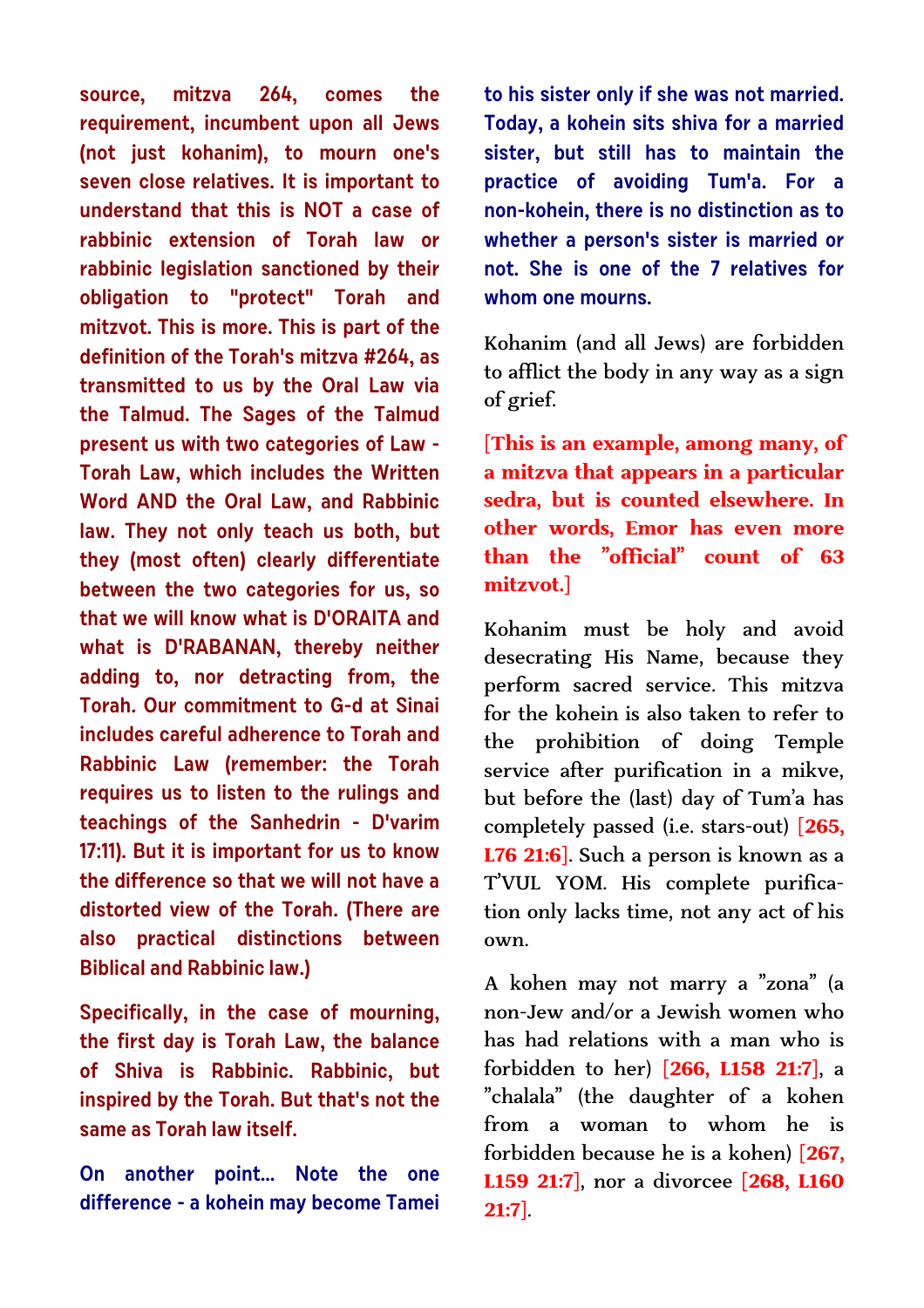Because of the sanctity invested in the kohen by HaShem, we are commanded to honor the kohen **[269, A32 21:8]**. Calling him to the Torah first is one form of this honor. So is having him lead Birkat HaZimun. And, we may not "use" a kohen to serve us.

**[S> 21:10 (6)]** The Kohen Gadol has even more restrictions because of his higher sanctity. He may not defile himself to any dead person (even his parents - the only exception is a body that has no one to tend to it. This is known as a MEIT MITZVA) **[271, L168 21:11]** nor enter under a roof with a dead body **[270, L167 21:11]**. The Kohen Gadol's sanctity derives from the anointing oil and/or the special garments he wears. He is to marry a previously unmarried woman **[272, A38 21:13]**. He may not marry a widow **[273, L161 21:14]** nor any of the types of women that the regular kohen is forbidden to marry. He is further forbidden to have relations with a widow **[274, L162 21:15]**, as this would contravene his sanctity.

The Kohen Gadol should (preferably) be smarter (better educated, wiser) than his fellow kohanim, bigger (taller), and wealthier.

**One of the Chassidic Masters gave a different spin to the phrase HaKohein HaGadol Mei'Echav (plain meaning is the Kohein who is greater than his brothers, viz. the KG). He said it is the Kohein whose greatness comes from his brothers (Mei'Echav), a Kohein** **respected and honored by his fellow kohanim.**

#### **Levi** - Second Aliya 25 p'sukim - 21:16-22:16

**[S> 21:16 (9)]** A kohen with a disqualifying blemish may not serve in the Mikdash **[275, L70 21:17]**. The Torah next identifies many of the disqualifying blemishes. The rule applies not just to a permanent blemish or deformity, but even to temporary blemishes **[276, L71 21:21]**. A disqualified kohen may eat of the sacred foods (some but not all categories), but may not even enter the Mikdash **[277, L69 21:23]**.

**Clarification: A kohen BAAL MUM (with a disqualifying blemish) is barred from the area of the Mikdash from the (external) Altar and inward, but may enter the outer area of the courtyard of the Mikdash, and may perform certain tasks.** 

**[P> 22:1 (16)]** Furthermore, a kohen who becomes "tamei" is temporarily barred from the Mikdash **[278, L75** 22:2], nor may he "approach" sacred foods. He may not eat T'ruma **[279, L136 22:4]** or other "kodashim" while "tamei" from any of various sources. On the day of impurity (for the 1-day type) or on the last day (for the 7-day type), the kohen immerses in a mikve and, "with stars-out" that night, he once again becomes Tahor and is allowed to eat T'ruma, et al.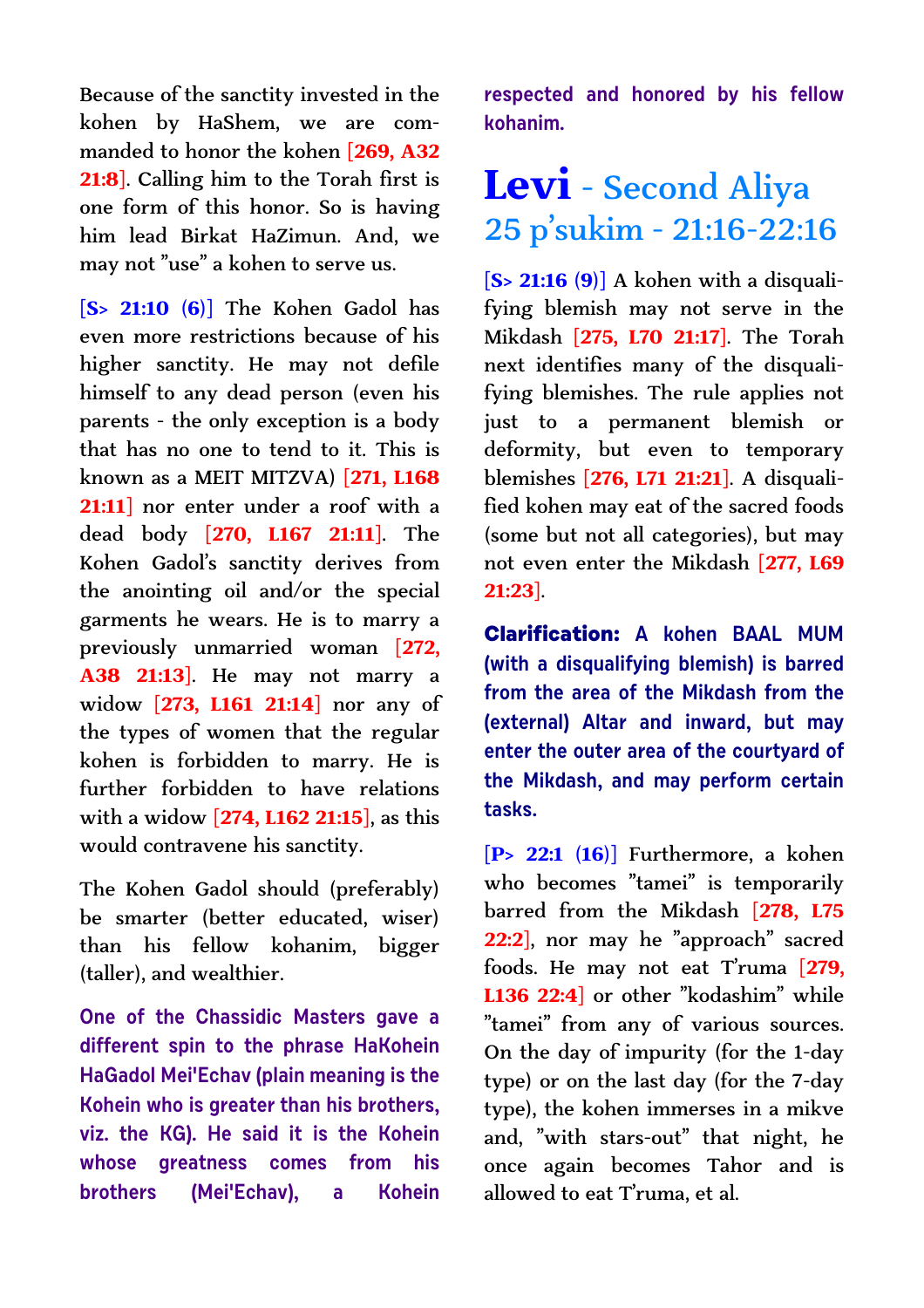Not only may one not eat non-kosher meat, it also renders a kohen "tamei".

A non-kohen may not eat T'ruma **[280, L133 22:10]** (or other sacred foods specifically designated for the kohanim). Jewish servants and laborers of a kohen may not partake of T'ruma **[281, L134 22:10]**. OTOH, an "Eved K'naani" who is considered part of the kohen's possessions, may eat from his master's T'ruma. An uncircumcised male may not eat T'ruma (even if he has valid medical reasons for being uncircumcised) **[282, L135 22:10]**. This rule is not expressly stated in the text, but is learned by "parallel texts" (G'ZEIRA SHAVA) from Korban Pesach. It is nonetheless one of the 613 mitzvot - noteworthy, in that it is a mitzva with no direct "chapter & verse" to point to.

A kohen's daughter (and any woman) who has relations with someone to whom she is forbidden, may no longer eat T'ruma **[283, L137 22:12]**. This mitzva also includes the situation of a kohen's daughter who marries a nonkohen. During her marriage, she may not eat T'ruma. If her husband dies or divorces her, she may return to her father's home and eat T'ruma - if she does not have children. With children, the fear is she might feed them (her children are NOT kohanim) from the T'ruma. Hence, she too is barred.

A person who inadvertently eats T'ruma must compensate the kohen by paying the value plus an amount which equals 1/5 of the payment. Eating "tevel" (produce from which none of the required separations was taken) is forbidden for all to eat **[284, L153 22:15]**. Violation constitutes a disgrace of the sacred.

**Clarification: If a non-kohein unintentionally ate 100**å **worth of a kohein's T'ruma, he must compensate the kohein with 125**å**. This seems like his penalty is a quarter, not a fifth, since 25 is a quarter of 100. But look at it this way. His penalty payment, 25, is one fifth of the 125 that he pays. And that's the way the requirement of CHOMESH works.**

### **Shlishi** - Third Aliya 17 p'sukim - 22:17-33

**[P> 22:17 (9)]** Animals offered as sacrifices must be blemish-free **[285, A61 22:20]**. It is forbidden to consecrate a blemished animal as a korban **[286, L91 22:21]**. It is also forbidden to make a blemish in a korban **[287, L97 22:21]**. Blemishes referred to are specifically defined by the Torah and Talmud. If a blemished animal is offered, it is additionally forbidden to sprinkle its blood on the Mizbei'ach **[288, L93 22:22]**, or to slaughter (as a korban) a defective animal **[289, L92 22:22]**, nor to place any of the animal's parts on the Mizbei'ach to burn **[290, L94 22:22]**.

Castration of animals is forbidden **[291, L361 22:24]**. (a serious, practical halachic issue related to house pets.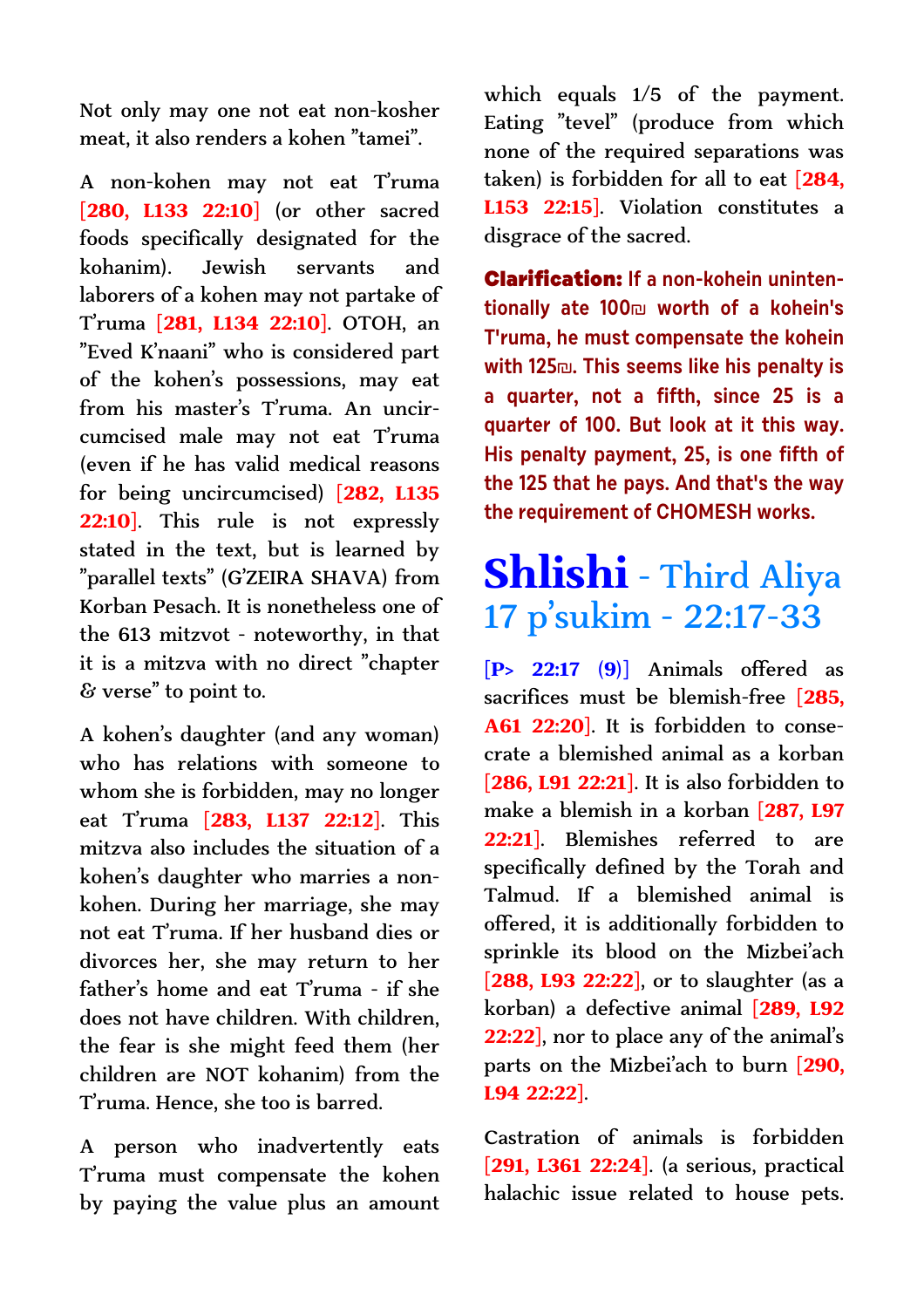Consult a Rav who knows these things for guidelines and guidance.)

A defective animal may not be offered as a korban, even if received from a non-Jew **[292, L96 22:25]**.

**From this point through chapter 23, is the Torah reading for the first day of Sukkot (second day as well, outside of Israel) and the second day of Pesach (our first day of Chol HaMoed. Second day Yom Tov in Chutz LaAretz - got that?).** 

**[S> 22:26 (8)]** A new-born animal stays with its mother for 7 days and only thereafter (from the 8th day on) may be used as a korban **[293, A60 22:27]**.

It is forbidden to slaughter (as a korban or for personal use) an animal and its offspring on the same day **[294, L101 22:28]**.

The Torah, once again reminds us that korbanot to be eaten have time limits which must not be exceeded.

**Note the previous two paragraphs. The first applies to korbanot; the second applies to all kosher animals.**

**Until this point in the sedra, the Torah has dealt with the sacrificer (kohein) and the sacrificee (animals). It now changes gears and we find another meaning of the word sacrifice, as in being willing to die in sanctification of G-d's Name.** 

We may not desecrate G-d's Name **[295, L63 22:32]**; we must sanctify His Name **[296, A9 22:32]**. These mitzvot have many facets. A Jew is required to give up his life rather than violate one of the "big three": murder, incest/ adultery and idolatry. In times of "forced conversion", martyrdom is required even for the "least" violation. And there are other aspects of our behavior which fit into other categories of Kiddush/Chilul HaShem.

## **R'vi'i** - Fourth Aliya 22 p'sukim - 23:1-22

**[P> 23:1 (3)]** Chapter 23 in Vayikra is the "Portion of the Holidays". It begins with the statement: "These are the Festivals..." Shabbat is presented as the first of the Holidays (we describe it so in Kiddush on Friday night when we say that Shabbat is in commemoration of the Exodus and is the first of the "days called Holy").

**There is a different understanding of "six days... and on the 7th..." portion, attributed to the Vilna Gaon. This portion is NOT talking about Shabbat. It is a summary of the details about to be presented. There are six holy days that some work is permitted, but on the seventh holy day, it is a Shabbat Shabbaton and all manner of Melacha is forbidden. The six days on which some Melacha is permitted are the first and seventh day of Pesach, the one day of Shavuot, the one day of Rosh HaShana, and the first and eighth day of Sukkot. Yom Kippur, of course, is the Shabbat of Shabbats referred to.**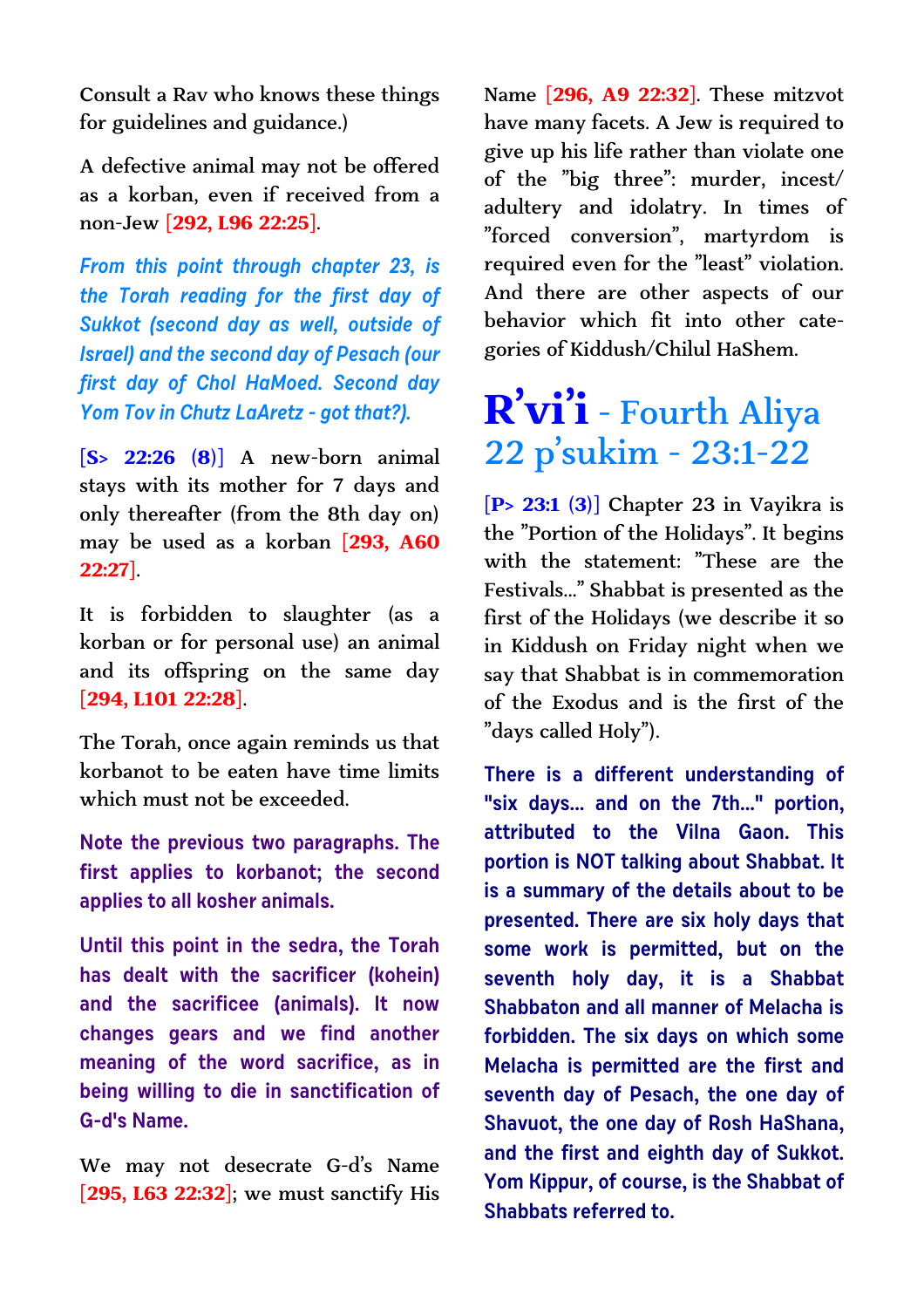**[P> 23:4 (5)]** On the 14th day of Nissan, the Korban Pesach is brought. On the 15th, begins the Matza Festival (which we call Pesach), with the mitzva to eat matza during the seven days of the Chag. The first is a holy day with most forms of "melacha" forbidden **[297, 298; A159, L323 23:7]**.

**In each case of a Yom Tov, there is a positive command to abstain from "melacha", and a prohibition against doing "melacha".** 

Korban Musaf is to be brought on each of the 7 days of Pesach **[299, A43 23:8]**. The seventh day is Yom Tov (with its twin mitzvot concerning melacha **[300, 301; A160, L324 23:8]**.

**[P> 23:9 (6)]** Following the first day of Pesach, the Omer (barley-offering) is brought **[302, A44 23:10]**. Special korbanot are offered on the day of the Omer. One may not eat different forms of new grains until the bringing of the Omer **[303, 304, 305; L189, L190, L191 23:14]**.

**[S> 23:15 (8)]** We are to count from the day of the bringing of the Omer a period of 7 weeks - 49 days **[306, A161 23:15]**. We understand that Torah's 50 days, to mean "up to but not including" (because it also says 7 full weeks, and 50 is not divisible by 7,  $but 49 is$ .

Following the 49th day, a special offering of two loaves from the new wheat is to be offered **[307, A46 23:16]**. This is on the holiday of Shavuot (although in this context, it is not named, giving it a strong status as the culmination of Pesach - elsewhere we find its name and character as its own holiday) which has "melacha" restrictions **[308, 309; A162, L325 23:21]**. This Aliya ends with the reminder of the gifts of the field that must be left for poor people.

**Since PEI'A and LEKET were commanded in K'doshim (which makes it strange to be repeated so soon in the Torah), we can learn from this 'reminder' of the gifts to the poor that one should give extra Tzedaka before a Chag so poor people will be able to have Simchat Yom Tov.**

### **Chamishi** 5th Aliya 10 p'sukim - 23:23-32

**[P> 23:23 (3)]** The first day of the 7th month (Tishrei) is holy (Rosh HaShana), "melacha" being forbidden **[310, 311; A163, L326 23:24,25]**. Special Musaf sacrifices are brought **[312, A47 23:25]**, in addition to the Rosh Chodesh Musaf. Note that Shofar is not counted here, but in Parshat Pinchas. Here Rosh HaShana is referred to as ZICHRON T'RU'A, a remembrance of the T'ru'a. (We use the term Zichron T'ru'a to refer to the day when in coincides with Shabbat, in which case we do NOT blow the Shofar.) In Pinchas, the Torah tells us to have a "T'ru'a day" - that is the command to hear Shofar-blowing **[405, A170]**.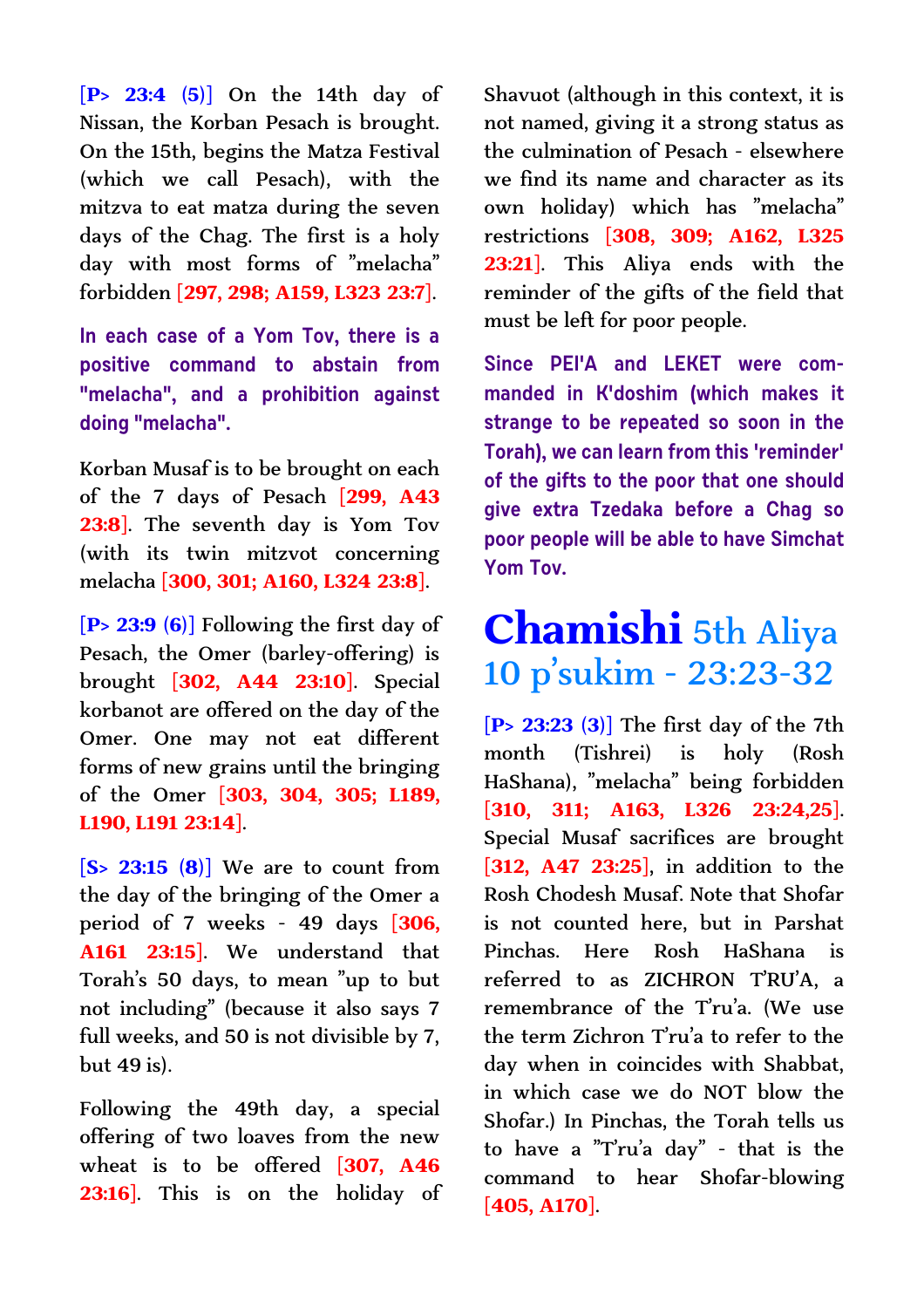**[P> 23:26 (7)]** The tenth of Tishrei is Yom Kippur. One must fast **[313, A164 23:27]**. There is a Korban Musaf to be brought on Yom Kippur **[314, A48 23:27]**, (in addition to the Yom Kippur service described in Achrei). Eating or drinking (without a valid excuse) is punishable by excision (death and more, from Heaven). ALL "melacha" is forbidden **[315, L329 23:28]**, as are eating and drinking on Yom Kippur **[316, L196 23:29]**. We must abstain from all Shabbat-like "melacha" on Yom Kippur **[317, A165 23:32]**.

#### **Shishi** - Sixth Aliya 12 p'sukim - 23:33-44

**[P> 23:33 (12)]** The 15th of Tishrei is Sukkot, a 7-day holiday. "M'lechet Avoda", (referring to most of the Shabbat restrictions, with the wellknown Yom Tov exceptions) is forbidden on its first day **[318, 319; A166, L327 23:35]**. Musaf sacrifices are to be brought on each of the 7 days **[320, A50 23:36]**. The eighth day (sometimes Shmini Atzeret, a.k.a. Simchat Torah, is viewed as its own holiday; sometimes as the 8th day of Sukkot) is also a Yom Tov **[321, 322; A167, L328 23:36]** with a korban musaf of its own **[323, A51 23:36]**.

These are the Holidays, besides the Shabbatot of the year and other offerings to the Beit HaMikdash. It is at the harvest time in the fall that Sukkot is to be celebrated.

On the first day we are required to

take the four species (lulav, etrog, hadasim, aravot) **[324, A169 23:40]**.

**The Torah requires the Four Species on the first day of Sukkot. In the Beit HaMikdash, the mitzva was to be observed on all seven days of the Chag. After the destruction of the Beit HaMiksdash, the Sanhedrin ruled that we do the mitzva of the ARBAA MINIM throughout the Chag (with the exception of Shabbat).**

During the seven days of the holiday of Sukkot, we are to dwell in sukkot **[325, A168 23:42]**. This is in order to instruct all generations about the aftermath of the Exodus when we were privileged to Divine protection in the wilderness.

### **Sh'VII** Seventh Aliya 23 p'sukim - 24:1-23

**[P> 24:1 (4)]** G-d tells Moshe to command the people to prepare pure virgin olive oil (EVOO) for lighting the Menorah, always. The lamps of the Menorah burned through each and every night, right outside the dividing curtain (Parochet) between the Sanctuary and the Holy of Holies.

**The juxtaposition of the Festivals and the lighting of the Menorah is taken as a hint (REMEZ) to Chanuka from the Torah. What even makes the point stronger is the Torah's stress on the concept that the lights of the Menorah are constant, eternal, through the generations. The Menorah of the Beit**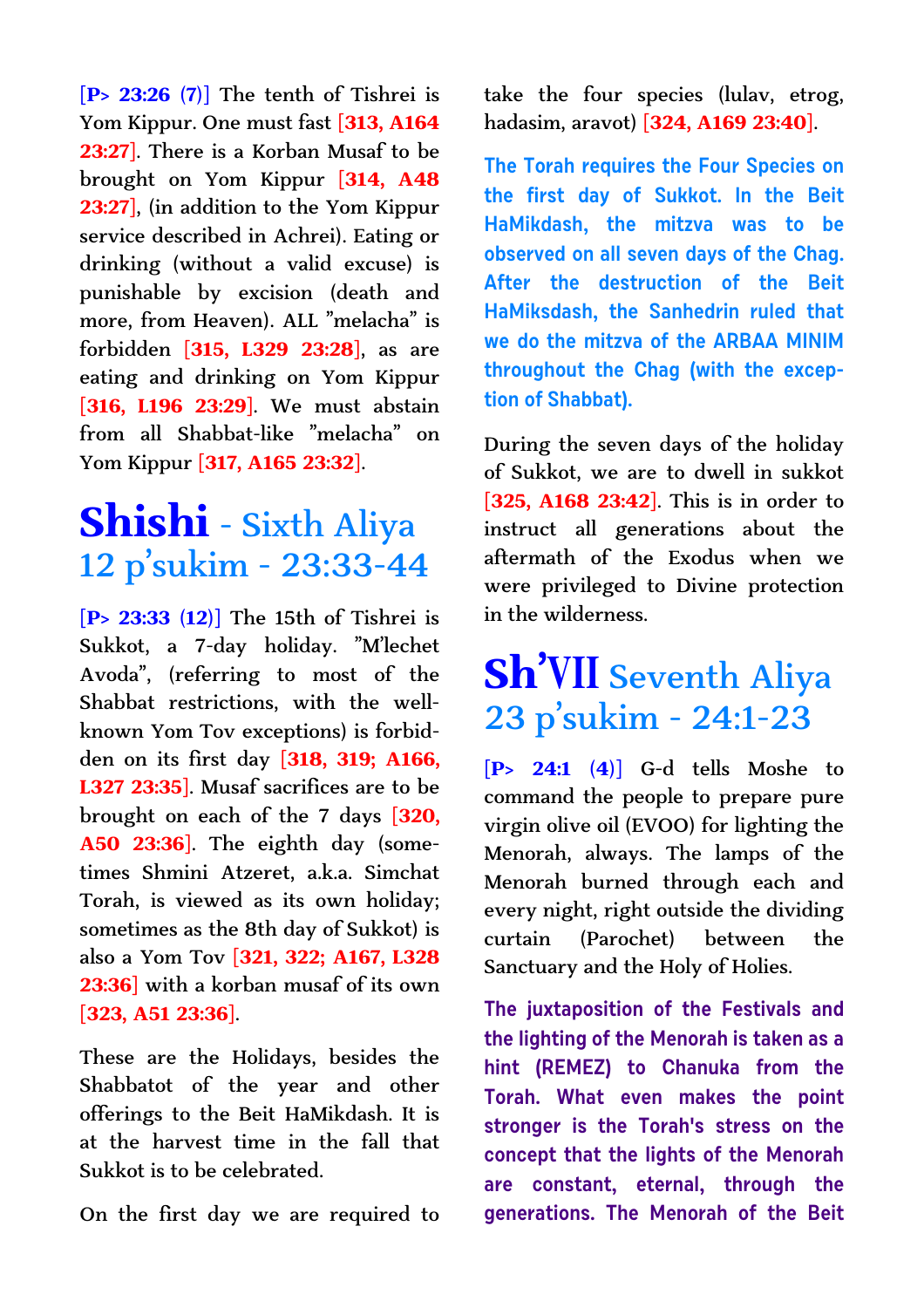**HaMikdash has not made it through the generations. (We, of course look forward to its being lit daily in the third Beit HaMikdash, but it's been a long time since it was lit.) The Chanuka lights have made it through the generations and continue to do so! Note too that the Kohen lights the Menorah in the Beit HaMikdash and the kohanim (Bnei Chashmona'im) were the ones responsible for the relighting of the Menorah and for the resultant mitzva of lighting the Chanuka Menora, from then and for all times.**

**[P> 24:5 (5)]** We are also to take fine flour and bake 12 loaves (matza rules) which are placed on the Shulchan in the Mikdash. This too was a permanent fixture in the Beit HaMikdash. The loaves were exchanged weekly, on Shabbat (having been baked on Friday, unless it was a Yom Tov - then the baking was on Erev Yom Tov). The kohanim on duty would share the loaves that were replaced by the new ones. This mitzva was counted back in Parshat T'ruma, when the Shulchan was first described.

**[S> 24:10 (3)]** In an abrupt change of subjects, the Torah next tells us of the son of a Jewess and an Egyptian who "blessed" G-d's name. He was incarcerated pending word from G-d on how to punish him. The command was to stone him to death. This is to be the punishment for "blessing G-d".

So too, murder is a capital offense.

Killing an animal requires compensa-

tion to the owner.

Causing injury to a person requires compensation based on factors resulting from the injury.

The execution of the "curser" was carried out, as commanded by G-d through Moshe.

The three last p'sukim are repeated for the Maftir.

#### **Haftara** 17 p'sukim Yechezkeil 44:15-31

Yechezkeil, himself a kohen whose early days were spent in the Beit HaMikdash, prophesies the rebuilding of the Mikdash and the restoration of the active kehuna. He reiterates many of the rules of the kohen, many of which are based in Parshat Emor. Interestingly, some of his rules are stricter than required by Torah law, but suited the conditions of his time. Yechezkeil restates the marriages permitted and forbidden to a kohen. He says that a kohen cannot marry a divorcee (true) nor a widow (not so; only the K.G. may not marry a widow). But he adds that a kohen may marry a widow of a kohen. Apparently, by not allowing a kohen of the time to marry a widow of a non-kohen, the community would take care of its widows in a better way. To apply the halachic details to the future, on a permanent basis is problematic in light of the immutability of the Torah. But they can be considered "for the moment" or